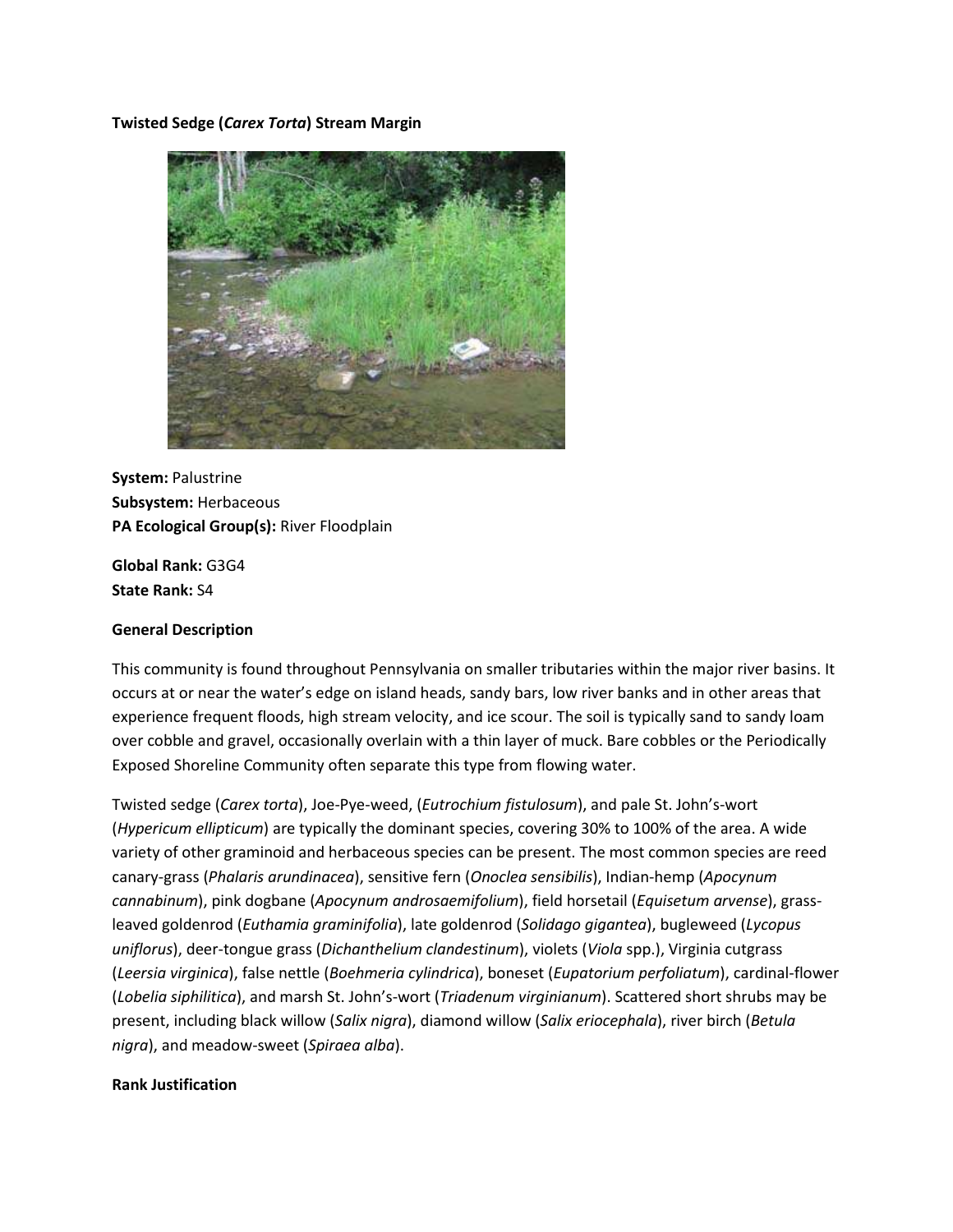Uncommon but not rare; some cause for long-term concern due to declines or other factors.

#### **Identification**

- Dominated by twisted sedge (*Carex torta*), Joe-Pye-weed, (*Eutrochium fistulosum*), and pale St. John's-wort (*Hypericum ellipticum*)
- Contains a diverse mix of forbs and grasses
- Soils are alluvial and range from deep sand deposits to shallow sand and gravel alluvium over cobble
- Occurs at or just above the flowing water
- Maintained by annual episodes of high intensity flooding and ice scour

## **Characteristic Species**

#### Shrubs

- Sycamore (*[Platanus occidentalis](http://www.natureserve.org/explorer/servlet/NatureServe?searchName=Platanus+occidentalis)*)
- [Black willow \(](http://www.natureserve.org/explorer/servlet/NatureServe?searchName=Salix+nigra)*Salix nigra*)
- [Diamond willow \(](http://www.natureserve.org/explorer/servlet/NatureServe?searchName=Salix+eriocephala)*Salix eriocephala*)
- River birch (*[Betula nigra](http://www.natureserve.org/explorer/servlet/NatureServe?searchName=Betula+nigra)*)
- [Meadow-sweet \(](http://www.natureserve.org/explorer/servlet/NatureServe?searchName=Spiraea+alba)*Spiraea alba*)

#### Herbs

- [Twisted sedge \(](http://www.natureserve.org/explorer/servlet/NatureServe?searchName=Carex+torta)*Carex torta*)
- Joe-pye-weed (*[Eutrochium fistulosum](http://www.natureserve.org/explorer/servlet/NatureServe?searchName=Eupatorium+fistulosum)*)
- Pale St. John's-wort (*[Hypericum ellipticum](http://www.natureserve.org/explorer/servlet/NatureServe?searchName=Hypericum+ellipticum)*)
- Sensitive fern (*[Onoclea sensibilis](http://www.natureserve.org/explorer/servlet/NatureServe?searchName=Onoclea+sensibilis)*)
- Indian hemp (*[Apocynum cannabinum](http://www.natureserve.org/explorer/servlet/NatureServe?searchName=Apocynum+cannabinum)*)
- Pink dogbane (*[Apocynum androsaemifolium](http://www.natureserve.org/explorer/servlet/NatureServe?searchName=Apocynum+androsaemifolium)*)
- [Smooth goldenrod \(](http://www.natureserve.org/explorer/servlet/NatureServe?searchName=Solidago+gigantea)*Solidago gigantea*)
- Bugleweed (*[Lycopus uniflorus](http://www.natureserve.org/explorer/servlet/NatureServe?searchName=Lycopus+uniflorus)*)
- Deer-tongue grass (*[Dichanthelium clandestinum](http://www.natureserve.org/explorer/servlet/NatureServe?searchName=Dichanthelium+clandestinum)*)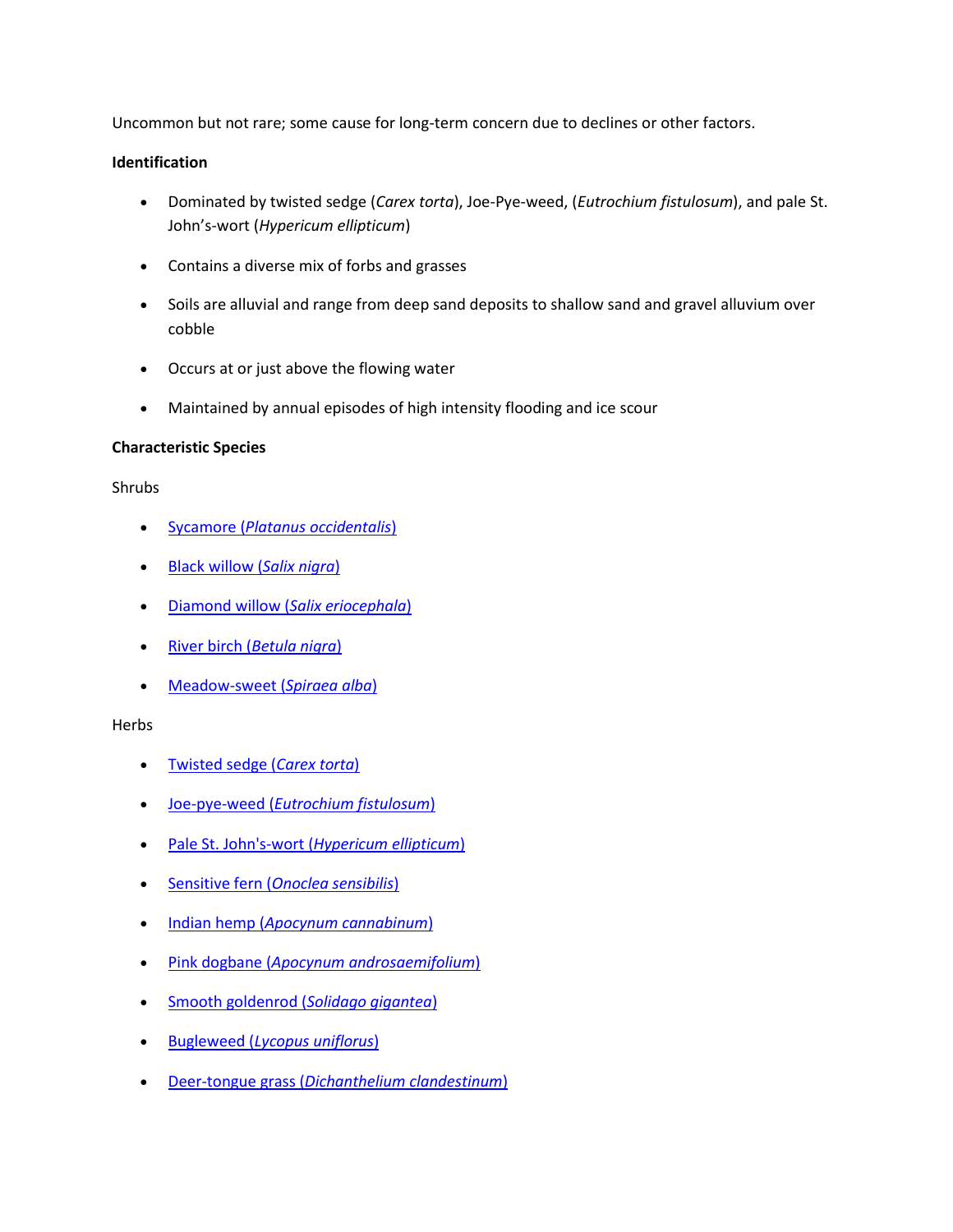- [Violets \(](http://www.natureserve.org/explorer/servlet/NatureServe?searchSciOrCommonName=viola)*Viola* spp.)
- Cutgrass (*[Leersia virginica](http://www.natureserve.org/explorer/servlet/NatureServe?searchName=Leersia+virginica)*)
- False nettle (*[Boehmeria cylindrica](http://www.natureserve.org/explorer/servlet/NatureServe?searchName=Boehmeria+cylindrica)*)
- Boneset (*[Eupatorium perfoliatum](http://www.natureserve.org/explorer/servlet/NatureServe?searchName=Eupatorium+perfoliatum)*)
- [Great blue lobelia \(](http://www.natureserve.org/explorer/servlet/NatureServe?searchName=Lobelia+siphilitica)*Lobelia siphilitica*)
- [Marsh St. John's-wort \(](http://www.natureserve.org/explorer/servlet/NatureServe?searchName=Triadenum+virginicum)*Triadenum virginicum*)

# **International Vegetation Classification Associations:**

[Rocky Bar and Shore \(Twisted Sedge Type\)](http://www.natureserve.org/explorer/servlet/NatureServe?searchCommunityUid=ELEMENT_GLOBAL.2.688863) (CEGL004103)

**NatureServe Ecological Systems:**

[Central Appalachian River Floodplain \(](http://www.natureserve.org/explorer/servlet/NatureServe?searchSystemUid=ELEMENT_GLOBAL.2.723001)CES202.608)

# **Origin of Concept**

Zimmmerman 2008

## **Pennsylvania Community Code**

HX : Golden Saxifrage – Sedge Rich Seep

## **Similar Ecological Communities**

The Periodically Exposed Shoreline Community contains many of the same species as the Twisted Sedge (*Carex Torta*) Stream Margin; however, it is considerably less vegetated as it represents sparsely vegetated banks, gravel spits, and shores that are underwater much of the year. The plant composition of the Periodically Exposed Shoreline Community often contains many more exotic species. Floodplain Meadow differs from the Twisted Sedge (*Carex Torta*) Stream Margin in species composition and position on the floodplain. Floodplain Meadow community is typically less frequently scoured/flooded. Soils also are much deeper and the composition is typically more diverse than the Twisted Sedge (*Carex Torta*) Stream Margin.

## **Fike Crosswalk**

None. This type is new to the Pennsylvania Plant Community Classification developed from river floodplain classification studies in the Susquehanna and Ohio River Basins.

## **Conservation Value**

This community, while common, provides habitat for a number of important and rare insect species, namely tiger beetles (genus *Cicindela*), ground beetles (order Carabidae), and others. Twisted Sedge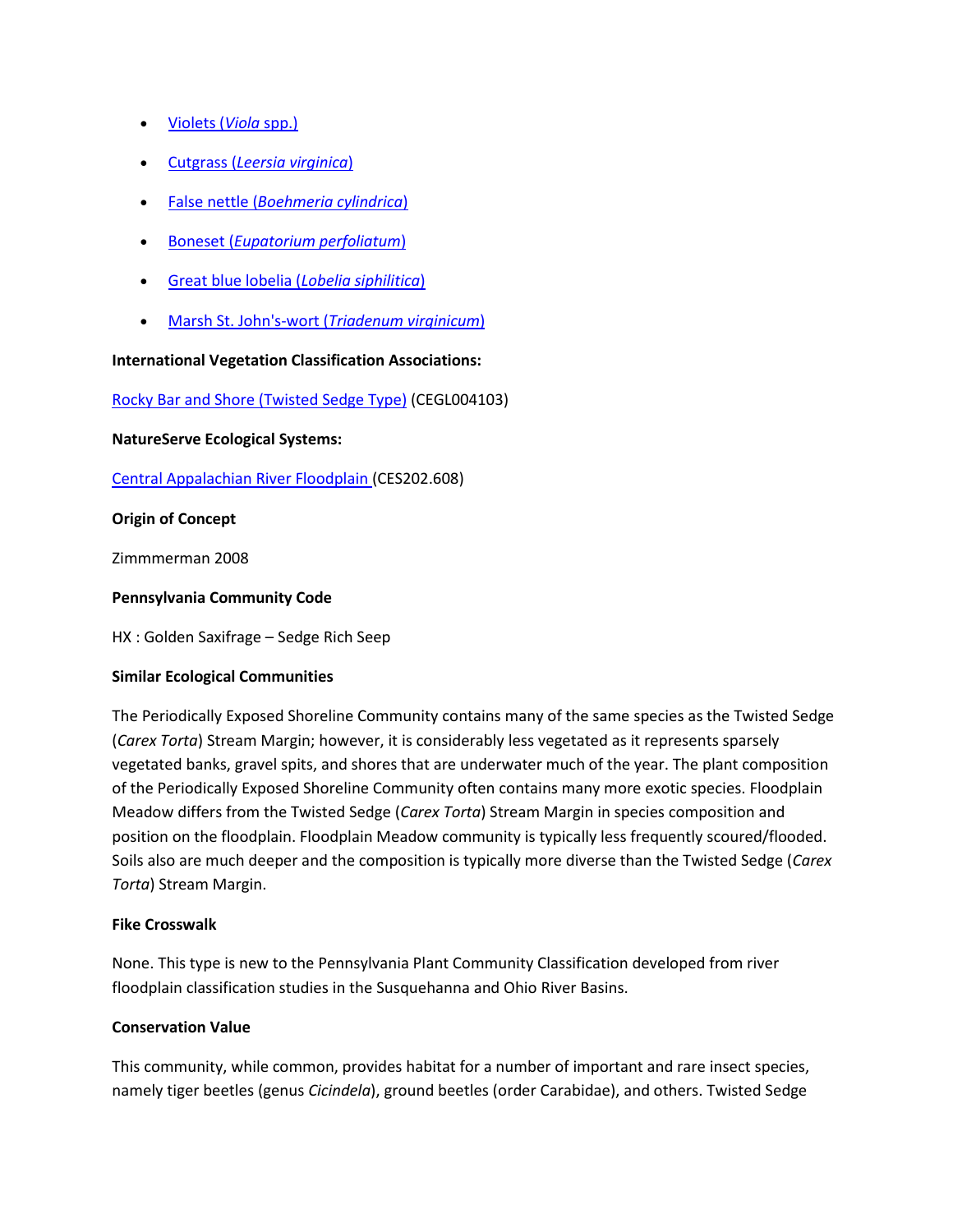(*Carex Torta*) Stream Margin patches are important breeding, nesting, and foraging areas for several rare dragonflies and damselflies.

## **Threats**

Alteration to the frequency and duration of flood events and development of the river floodplains are the two greatest threats to this community statewide and can lead to habitat destruction and/or shifts in community function and dynamics. Development of adjacent land can lead to an accumulation of agricultural run-off, sedimentation, and pollution.

In addition, reed canary-grass (*Phalaris arundinacea*), Japanese knotweed (*Fallopia japonica*), giant knotweed (*F. sachalinense*), and purple loosestrife (*Lythrum salicaria*) may invade sites supporting the Twisted Sedge (*Carex Torta*) Stream Margin; however, vulnerable sites tend to be those with deeper sand deposits. Construction of flood-control and navigational dams has resulted in drastic changes to the timing and duration of flood events. These dams have, in some cases, slowed the river flow resulting in deposition of finer sediments favored by the invasive plants. Twisted sedge tends not to persist in riverine impoundments with slow-moving water and is usually replaced by vegetation more suited to those conditions.

## **Management**

Direct impacts to the floodplain ecosystems (e.g., road construction, development, filling of wetlands) have greatly altered their composition, structure, and function region-wide. Further impacts that alter riparian function of the remaining areas should therefore be avoided. When development is unavoidable, low impact alternatives (e.g., elevated footpaths, boardwalks, bridges, pervious paving) that maintain floodplain processes should be utilized to minimize impacts to natural areas and the plant and animal species within them. Maintenance of natural buffers surrounding high quality examples of floodplain wetlands is recommended in order to minimize nutrient runoff, pollution, and sedimentation. Care should also be taken to control and prevent the spread of invasive species into high quality sites.

As floodplains are dependent on periodic disturbance, natural flooding frequency and duration should be maintained and construction of new dams, levees, or other in-stream modifications should be avoided. Activities resulting in destabilization of the banks or alteration of the disturbance patterns of the site should be avoided. Numerous land use planning recommendations have been proposed to reduce the negative impacts of changing land use on riparian systems. These include protecting riparian buffer habitat, retaining natural areas in developed landscapes, compensating for lost habitat, excluding livestock grazing from riparian areas, providing corridors between riparian and upland habitats, avoiding the construction of roads and utility lines through riparian habitat areas, and restoring degraded riparian habitat. Providing the river system some scope to maintain itself may be more cost-effective in the long run than attempts at controlling natural functions through human intervention.

## **Research Needs**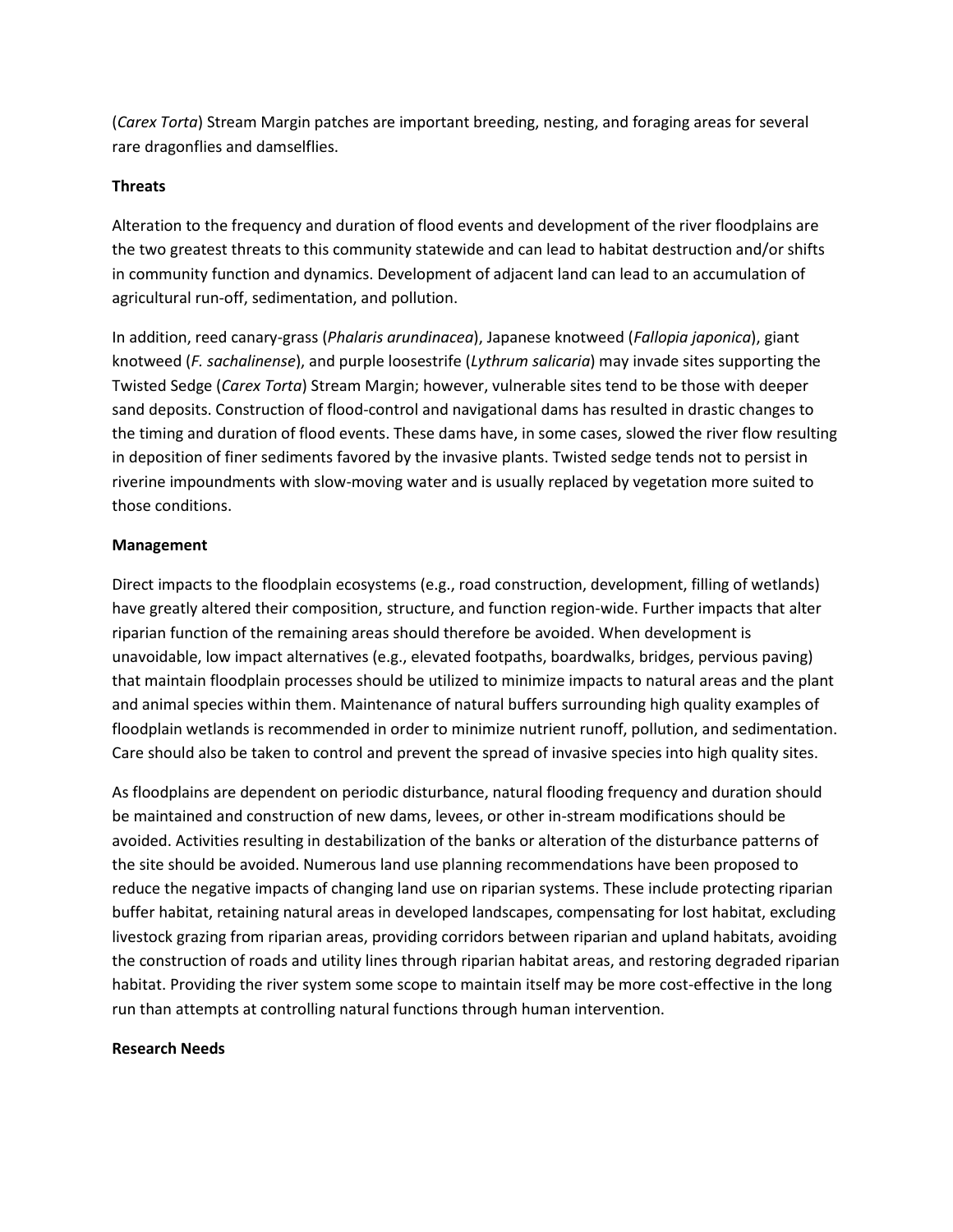Variations may occur at ecoregional levels. There is need to assess and quantify soils, site hydrology, and other factors to further assess differences between Twisted Sedge (*Carex Torta*) Stream Margin occurrences on the Ohio, Delaware, and Susquehanna river basins.

# **Trends**

There is little to suggest that this type is increasing or decreasing in occurrence. Invasive plants able to tolerate flooded conditions may gain a foothold in these sites and contribute to an overall reduction in quality region-wide. Sites supporting this type near urban areas are typically most invaded.

## **Range Map**



## **Pennsylvania Range**

Statewide

## **Global Distribution**

Alabama, Delaware, Georgia, Kentucky, Maryland, North Carolina, Pennsylvania, South Carolina, Tennessee, Virginia, and West Virginia.

## **References**

Baker, M.E., and B.V. Barnes. 1998. Landscape ecosystem diversity of river floodplains in northwestern Lower Michigan, U.S.A. Canadian Journal of Forestry Research 28: 1405-1418.

Cowardin, L.M., V. Carter, F.C. Golet, and E.T. La Roe. 1979. Classification of wetlands and deepwater habitats of the United States. U.S. Fish and Wildlife Service. Washington, D.C. 131 pp.